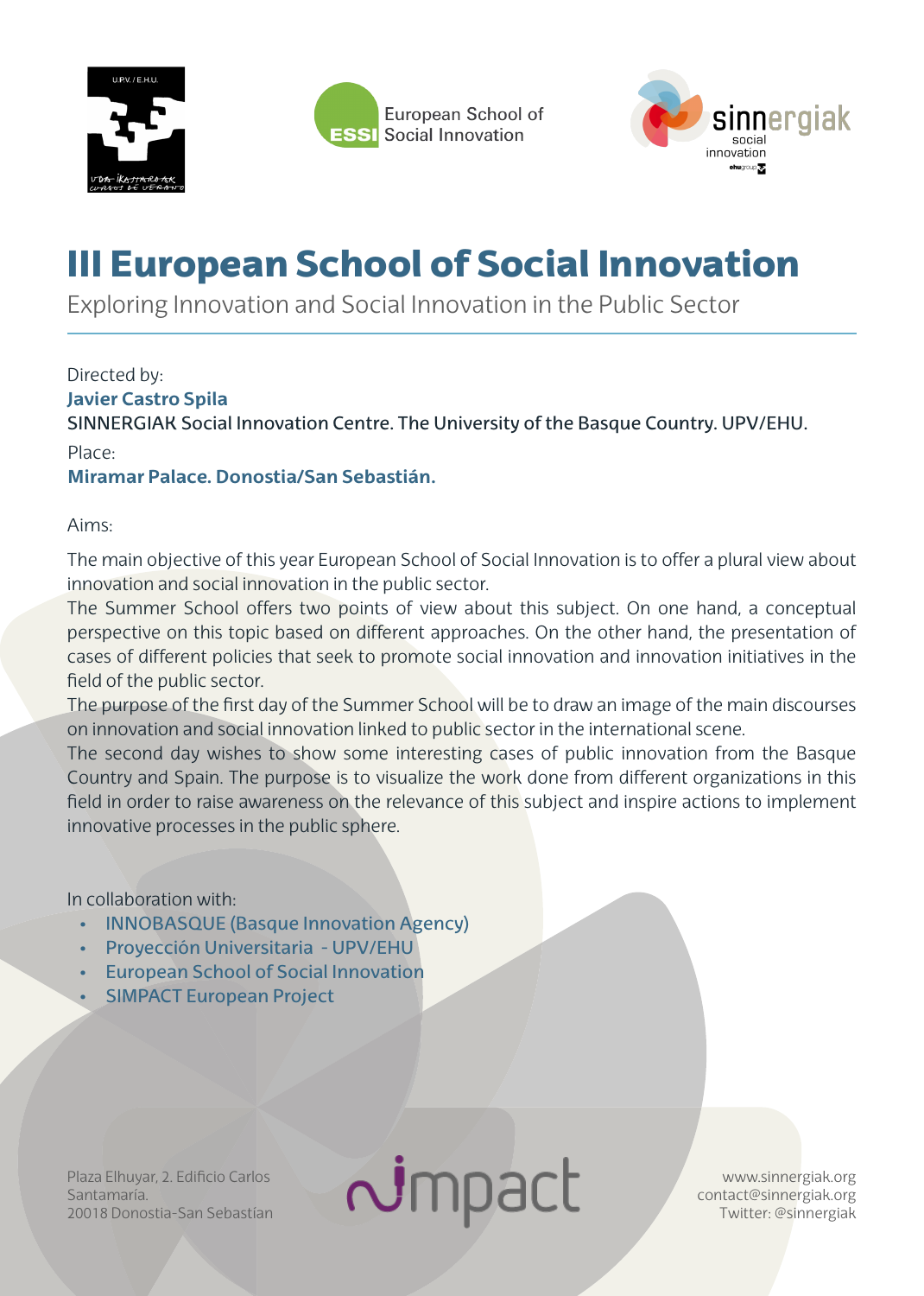

9

th

July

European School of **ESSI** Social Innovation



|         | JUIY                                                                                                                                                                                                            |
|---------|-----------------------------------------------------------------------------------------------------------------------------------------------------------------------------------------------------------------|
| 09:00 h | Registration and distribution of the school material                                                                                                                                                            |
| 09:15 h | Opening                                                                                                                                                                                                         |
| 09:30 h | "Social Innovation in the Public Sector: Future Trends"<br><b>Antonius Schroeder</b><br>Technische Universitaet Dortmund - Sozialforschungsstelle<br>(Social Research Centre), Dortmund                         |
| 10:15h  | "Policy Dialogue: How Public Policymakers can stimulate and resource<br>Social Innovation"<br><b>Peter Totterdill</b><br>UK Work Organisation Network. Workplace Innovation Limited.<br>London. United Kingdom. |
| 11:00 h | <b>Break</b>                                                                                                                                                                                                    |
| 11:30h  | "Innovation in Public Sector Organizations"<br>Jo Casebourne<br>NESTA. Londres                                                                                                                                  |
| 12:15h  | "Social Innovation and Regional Development: the Polish Case"<br>Gabriela Sempruch<br>Masovia Social Policy Centre. Varsovia                                                                                    |
| 13:00 h | "SIMPACT - Boosting the Impact of Social Innovation in Europe through<br>Economic Underpinnings"<br><b>Judith Terstriep</b><br>Westphalian University, Institute for Work and Technology.<br>Gelsenkirchen.     |

 $\sim$ impact

Plaza Elhuyar, 2. Edificio Carlos Santamaría. 20018 Donostia-San Sebastían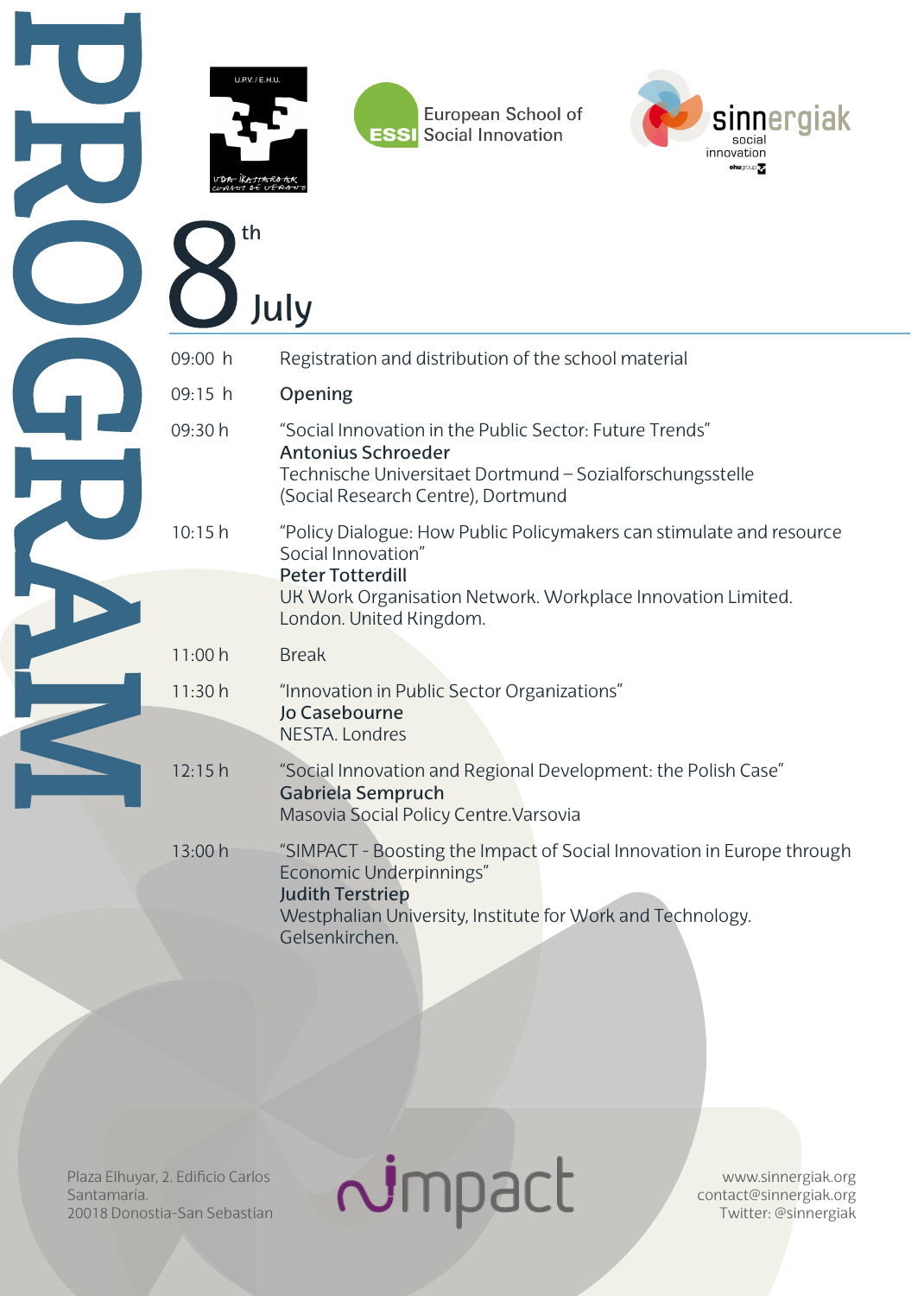

th

European School of **ESSI** Social Innovation



July 09:10 h "Social Innovation: Driver for Public Innovation" Manuel Arenilla Instituto Nacional de Administración Pública. Madrid 09:40h "Public Innovation and Citizen Participation: The case of the Basque Country" Javier Bikandi Dirección de Atención a la Ciudadanía e Innovación y Mejora de la Administración, Gobierno Vasco. Vitoria-Gasteiz 10:10 h "Social Innovation Ecosystem in the Public Policies" Sergio Murillo Corzo Dirección de Promoción de la Autonomía Personal y Atención a la Dependencia, Diputación Foral de Bizkaia. Bilbao 10:40 h "The Promotion of Innovation from Public Administration: a way to go" Joseba Amondarain Jefatura de Servicio de Promoción del Conocimiento y de la Actividad Empresarial, Diputación Foral de Gipuzkoa. Donostia-San Sebastián 11:10 h Break 11:40 h "Encouraging Social Innovation in the Basque Country" José María Villate Innobasque, Agencia Vasca de la Innovación. Zamudio 12:10 h "Public sector: Catalyst for Social Innovation" Javier Castro Spila & Ainara Osoro Sinnergiak Social Innovation , UPV-EHU. Donostia-San Sebastián. 12:40 h "Social Innovation and Public Innovation: an overview" Alfonso Unceta European School of Social Innovation y Sinnergiak Social Innovation, UPV-EHU. Donostia-San Sebastián. Closure

Plaza Elhuyar, 2. Edificio Carlos Santamaría. 20018 Donostia-San Sebastían  $\sim$ mpact